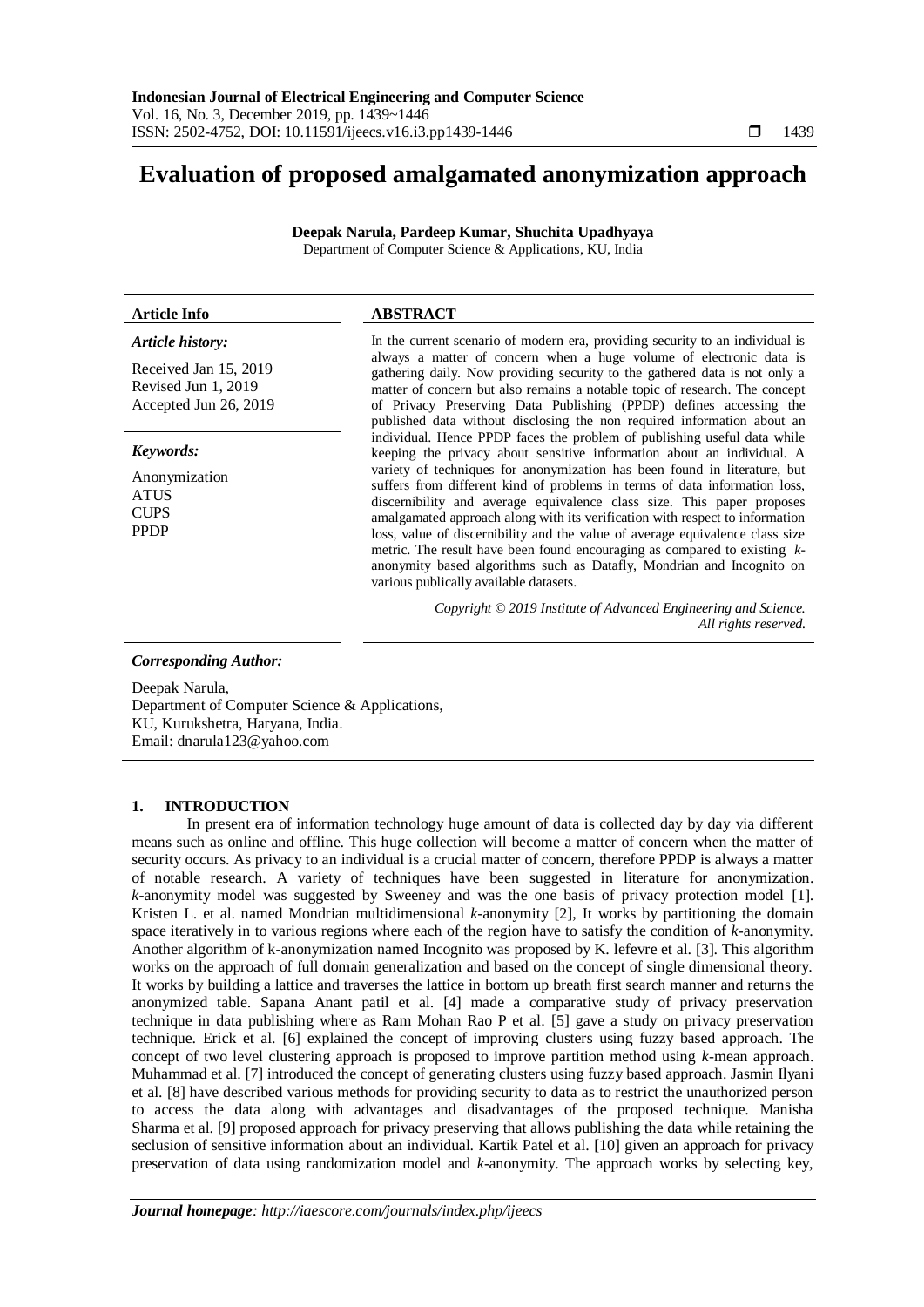quasi and sensitive attributes from given data set then out of the selected sensitive values and transfer tuples with the most sensitive values to another table followed by applying the process of *k*-anonymization. Fung et al. [11, 12] proposed an approach for classification of data using with an aim is to determine *k*anonymization factor. The approach for classification is based on two observations. First observation is information specific to individuals while the second one is concerned with utility of data during classification. Thanveer et al. [13] described a novel holistic approach for achieving maximum privacy using fuzzy set with objectives of maintaining privacy preservation while revealing useful information for numerical and categorical values. Manikandan G. et al. [14] experimentally shows that the original data will be distorted when fuzzy logic is applied and given a complete analysis on different fuzzy based member functions. Katsuhiro Honda et al. [15] proposed another variant of *k-*anonymization using fuzzy based approach. The proposed method for anonymization is applied for collaborative filtering and does the estimation of applicability of unevaluated items. B. Karthikeyan et al. [16] proposed an approach for privacy preserving of sensitive data using the fuzzy logic. In this clustering on data set is made first, then noise is added to numeric data using fuzzy membership function that causes distorted data. A systematic comparison and evaluation of various *k-*anonymization techniques has been given by Vanessa et al. [17]. Deepak et al. [18-20] have given a complete analysis of information loss, discernibility and average equivalent class size metrics considering the characteristics of attributes on different data sets. Time to time various methods have been deployed to anonymize the data, out of these methods, *k-*anonymization is one of the fundamental model of anonymization and basis for the others. Algorithms such as Datafly, Mondrian, Incognito are the anonymization algorithms based on the concept of *k-*anonymization. Moreover, when these algorithms are applied on different datasets for anonymizing the data and after anonymization data utility metrics are applied to calculate various utility factors such as information loss [21], value of discernibility [22] and the value of average equivalence class size [23] their performance varies with the characteristics of data sets and these algorithms are not always showing consistent results.

### **1.1. Problem Formulation**

This paper is an effort to perform verification of proposed approach with three *k-*anonymity algorithms such as Datafly, Mondrian and Incognito. The input is taken from three publically available data sets [24] and output will be anonymized data. The amalgamated approach is based on fuzzy approach and shuffling of tuples, which is why this approach can be applied to any type of data. Moreover, a proper verification of information loss [21], discernibility [22] value and the value of average equivalence class size [23] metric using amalgamated method have been given whereas the amalgamated method and metrics have been implemented by researcher.

The proposed algorithm has been implemented in Python as Python is having a rich set of libraries. Then UTD toolkit is to be used in the last step of the algorithm. In this toolkit the various parameters w.r.t. kanonymization such as the name of algorithm to be applied e.g. Datafly, Mondrain, etc. and value of k, etc. will be given. On the basis of these parameters the toolkit provides the anonymized data.

#### **1.2. Proposed Amalgamated Algorithm**

The proposed amalgamated algorithm is a combination of three different approaches, based on shuffling the records, generation of fuzzy values for sensitive attribute and anonymizing only high sensitive records using *k-*anonymization. The main reason behind using shuffling of records is to distinguish the pattern of tuples as compared to original data set. Moreover, fuzzy is applied to sensitive attribute to preserve the privacy of an individual.

Algorithm: Amalgamated\_anonymization( $DS<sub>0</sub>$ ,  $A<sub>U</sub>$ ,  $A<sub>Q</sub>$ ,  $A<sub>S</sub>$ )

```
\frac{1}{2} // DS<sub>0</sub>=Original DataSet
```
 $//A_U: Unique$  Attribute

// AQ : Quasi Attribute // AS: Sensitive Attribute

1. Generate  $DS_1$  where  $DS_1 = DS_0 - \{A_U\}$  //  $\{DS_1$ : Data set without unique attributes}

2. Generate  $DS_2$  where  $DS_2$ = Sort( $DS_1$ ,As) // {DS2: Sorted dataset on sensitive attribute}

3. Generate  $AS_{W=}$  Generate\_Weight(As) // {Generate weight for sensitive attribute}

4.  $DS_3 = SFuzzy(AS_w) // {DS_3: Data set containing fuzzy values for sensitive attribute.}$ 

5. Split( $DS_3$   $T_H$ ) to obtain  $DS_H$  and  $DS_L$  where  $DS_H = \{X: 0 < X \leq T_H\}$ ,  $DS_L = \{X: X \geq T_H\}$ 

6. K\_ANONYIZE( $DS_H$ )// Apply the process of *k*-anonymity only on High Sensitive dataset

7. Obtain  $DS_4$ = Merge( $DS_H$ ,  $DS_L$ ) // Merge Low and high Sensitive data

}

return DS<sup>4</sup>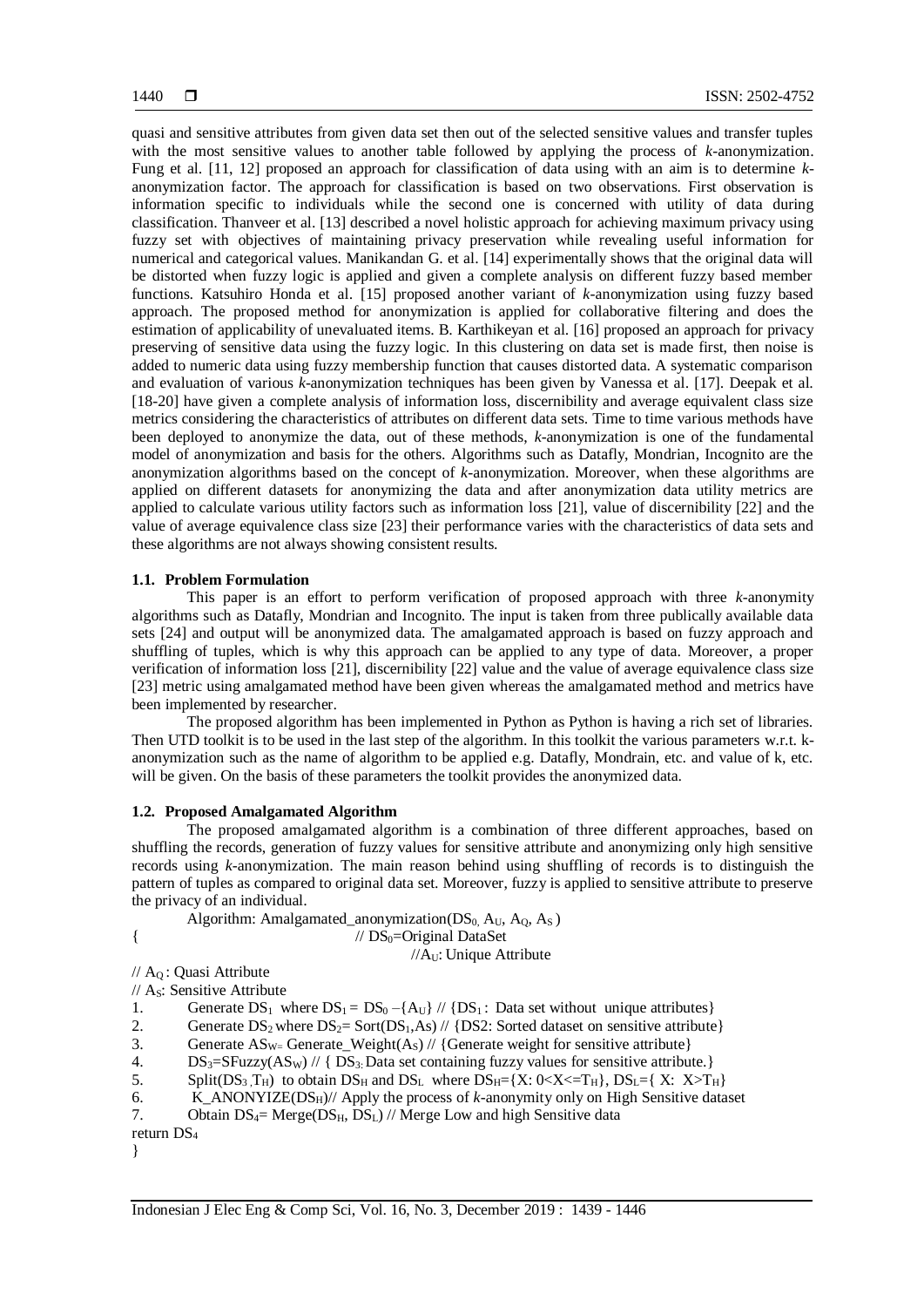# **2. VERIFICATION OF PROPOSED ALGORITHM**

Verification of proposed algorithm is done by applying it on three publically available data sets [24]. Moreover, a systematic comparison have been made with existing *k-*anonymity algorithms such as Datafly [1], Mondrian [2] and Incognito [3] and proposed amalgamated algorithm in terms of data utility metrics such as information loss, discernibility and the value of average equivalence class size. For anonymizing the data set UTD [25] toolkit have been used.

# **3. EXPERIMENTAL ANALYSIS**

# **3.1. Adult Data Set**

Initially adult data set is taken to determine the amount of information loss, value of discernibility and the value of average equivalence class size metrics. The assessment was done on 5411 tuples with nine attributes. This process of assessment was done after discarding the tuples with blank values from the original data set. The attributes considered for this data set are:

Adult = {Age, Sex, Race, Marital Status, Education, State, Qualification, Designation, Salary}

# **3.1.1. Information Loss**

To determine the value of information loss, the attribute Salary is considered to be sensitive attribute and process of anonymization is applied on quasi attributes such as Age, Marital Status, and Sex. After anonymizing the data set using existing *k-*anonymity algorithms and using proposed amalgamated algorithm, general information loss have been calculated. The results are shown in Figure 1.



Figure 1. Comparative analysis of existing algorithms and proposed amalgamated algorithm on ADULT data set for general Information loss

It has been observed from Figure 1 that the result obtained in terms of information loss using proposed amalgamated algorithm is comparable very less as using existing algorithms.

# **3.1.2. Discernibility**

To determine the value of discernibility, again the same parameters are considered as in case of general information. The only difference being that instead of general information loss the value of discernibility is calculated and is shown in Figure 2.



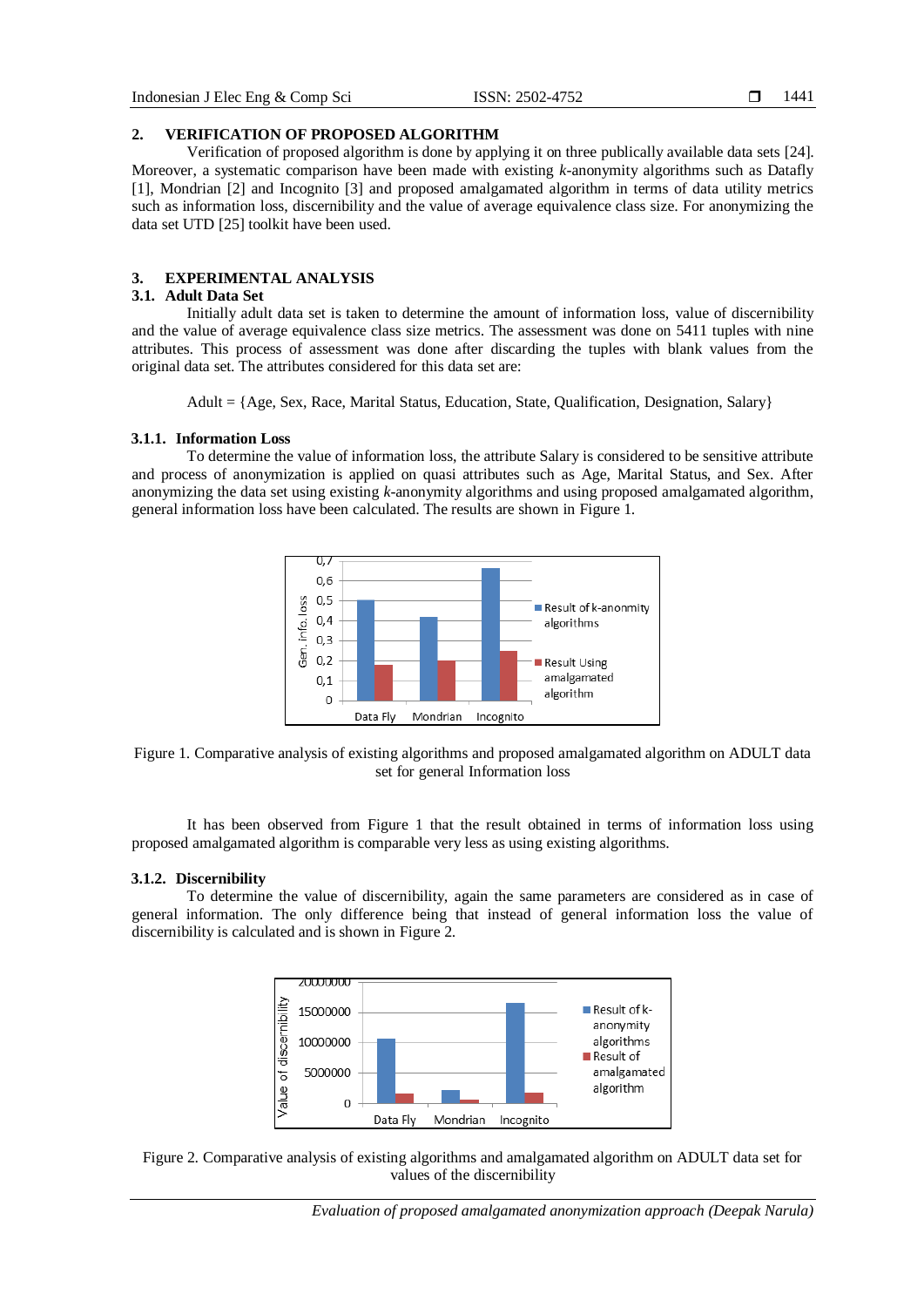It has been interpreted from Figure 2 that the value of discernibility using proposed amalgamated algorithm is comparable lesser as compared with existing algorithms.

### **3.1.3. Average Equivalence Class Size**

Similarly the average equivalence class size is evaluated and is shown in Figure 3.





From Figure 3, it has been observed that result obtained for the value of average equivalence class size metric using proposed approach is comparable good as in case of Datafly and Incognito algorithm. Whereas in case of Mondrian result obtained from existing and proposed are marginally comparable.

### **3.2. Cups Data Set:**

Next CUPS data set is used for the purpose of evaluation. After eliminating the records containing NULL values the total number of attributes taken is five whereas the total number of tuples used with this data set are 62414. The attributes considered in this data set are:

 $CUPS = \{Zip Code, Age, Sex, Salary, Oualification\}$ 

# **3.2.1. Information Loss**

Now to determine the value of information loss Qualification is considered to be sensitive attribute and process of anonymization is applied on quasi attribute Age, Zip Code, Sex. After anonymizing the data set using existing *k-*anonymity algorithms and by using proposed amalgamated algorithm, general information loss has been calculated. The results are shown in Figure 4.



Figure 4. Comparative analysis of existing algorithms and amalgamated algorithm on CUPS data set for general information loss

It has been observed from Figure 4 that the result obtained in terms of information loss using proposed amalgamated algorithm is comparable very less as using existing algorithms.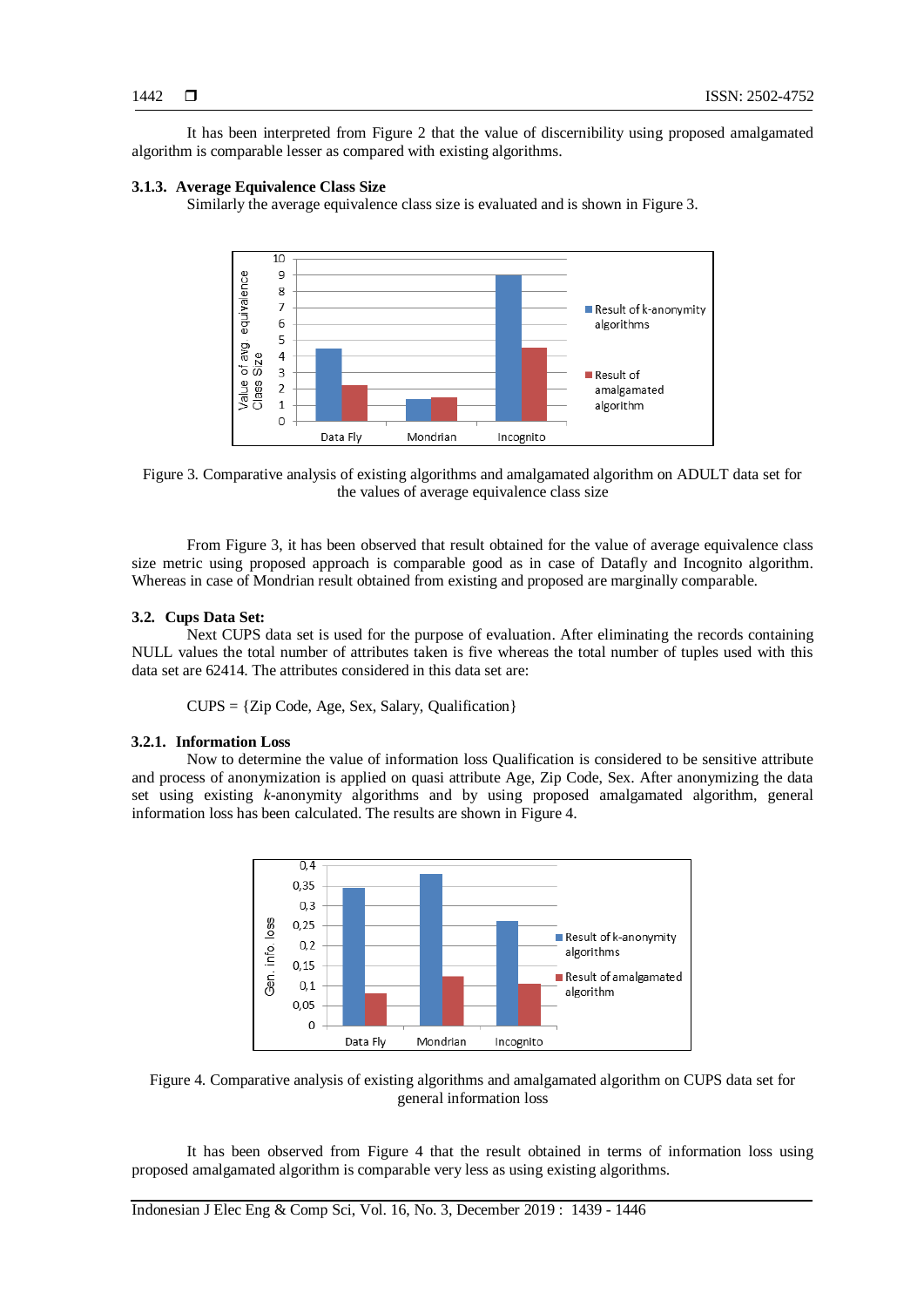# **3.2.2. Discernibility**

To determine the value of discernibility, similar parameters are considered as in case of general information loss. After performing the anonymization process on the data set using existing *k-*anonymity algorithms and using proposed amalgamated algorithm, value of discernibility have been calculated, the results are shown in Figure 5.



Figure 5. Comparative analysis of existing algorithms and amalgamated algorithm on CUPS data set for the values of discernibility

It has been interpreted from Figure 5 that the value of discernibility using proposed is comparable lesser as compared with existing algorithms.

# **3.2.3. Average Equivalence Class Size**

Similarly parameters have been considered to calculate the value of average equivalence class size, the result is shown in Figure 6.





From Figure 6, it has been observed that result obtained for the value of average equivalence class size metric using proposed is comparable good in case of Datafly and Incognito algorithm. Whereas, in case of Mondrian result obtained from existing and proposed are marginally comparable.

# **3.3. American Time Use Survey (ATUS) Data Set:**

This is the next data set used for the purpose of evaluation. In this data set total numbers of tuples taken are 56663 with five attributes after deleting the records containing NULL values. The attributes considered in this data set are:

ATUS = {Age, Region, Race, Marital Status, Qualification}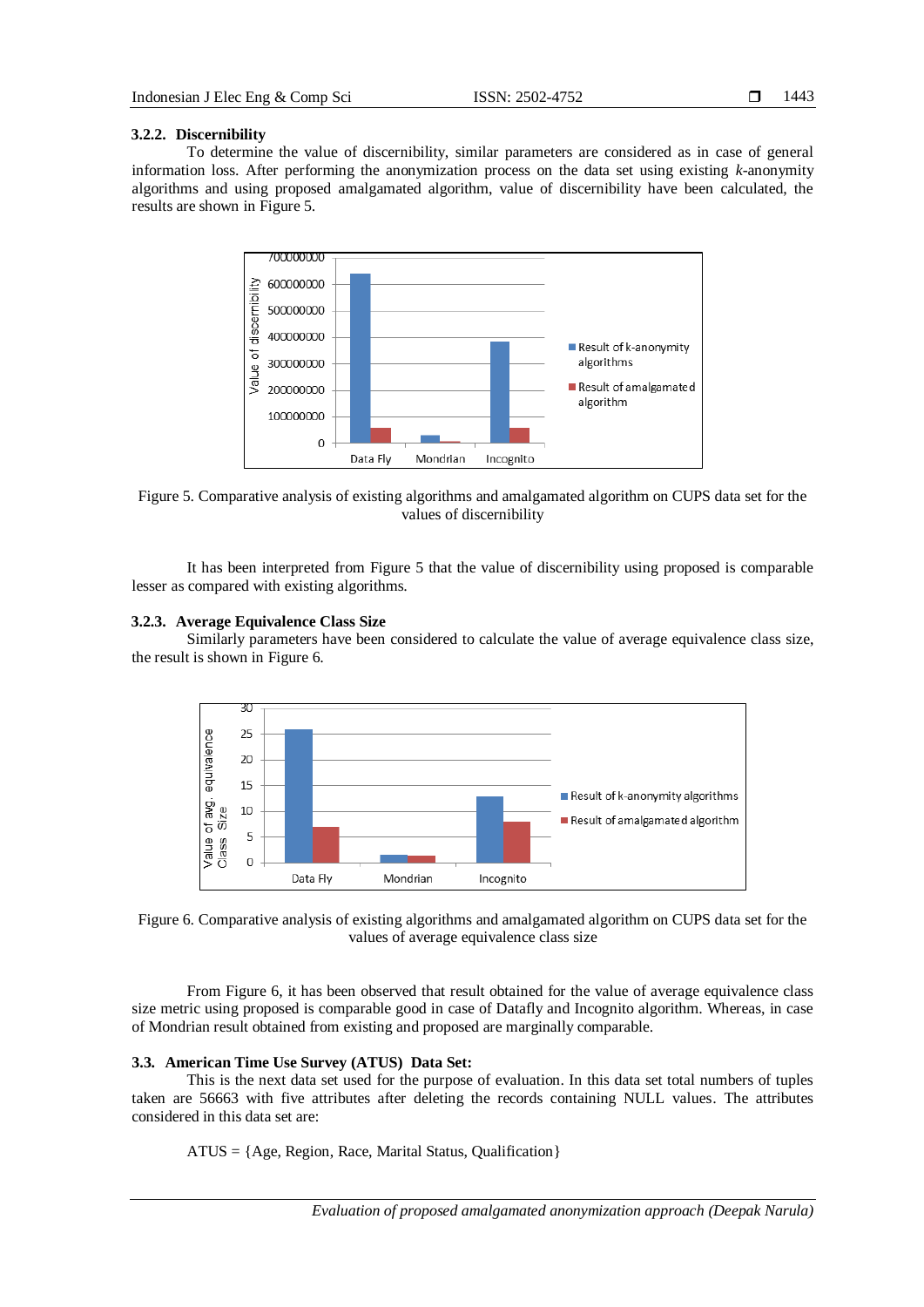# **3.3.1. Information Loss**

To deduce the value of information loss Qualification is considered to be sensitive attribute and process of anonymization is applied on quasi attribute Age, Race, Marital Status. After anonymizing the data set using existing *k-*anonymity algorithms and using proposed amalgamated algorithm, general information loss have been calculated. The results are shown in Figure 7.



Figure 7. Comparative analysis of existing algorithms and amalgamated algorithm on ATUS data set for general information loss

It has been observed from Figure 7 that the result obtained in terms of information loss using proposed amalgamated algorithm is comparable very less as using existing algorithms.

### **3.3.2. Discernibility**

To determine the value of discernibility, same parameters have been taken as in case of general information loss, the results are shown in Figure 8.



Figure 8. Comparative analysis of existing algorithms and amalgamated algorithm on ATUS data set for the values of discernibility

It has been interpreted from Figure 8 that the value of discernibility using proposed approach is comparable lesser as compared with existing algorithms.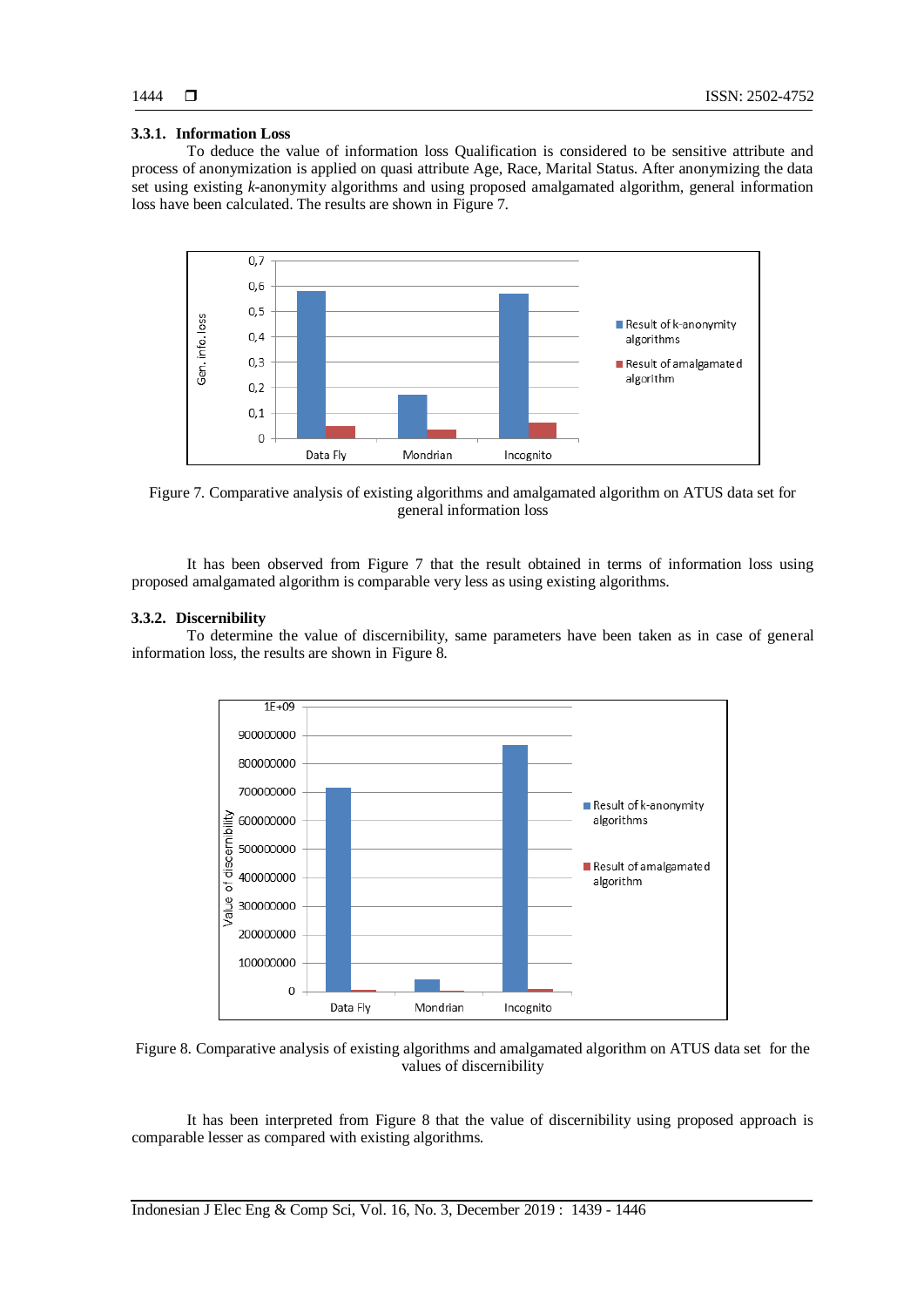1445

#### **3.3.3. Average Equivalence Class Size**

On the basis of similar parameters, the value of average equivalence size has been calculated. The results are shown using Figure 9.



Figure 9. Comparative analysis of existing algorithms and amalgamated algorithm on ATUS data set for the values of average equivalence class size

From Figure 9 it has been observed that result obtained for the value of average equivalence class size metric using proposed amalgamated algorithm is comparable good in case of Datafly and Incognito algorithm whereas in case of Mondrian result obtained from existing and proposed are marginally comparable.

# **4. CONCLUSION AND FUTURE WORK**

The results obtained for various data utility metrics using new proposed amalgamated algorithm for data anonymization are better as compared with existing *k-*anonymity algorithms such as Datafly, Mondrian and Incognito w.r.t. various metrics such as general information loss, discernibility and average equivalence class size. On the basis of these results, it is concluded that the proposed approach can be applied in the field of privacy protection data publishing for anonymizing any type of data sets. However, in future work can be extended in the direction of applying and verifying the proposed approach on various other data sets with varying characteristics.

#### **REFERENCES**

- [1] L. Sweeney, "Achieving k-anonymity privacy protection using generalization and suppression," *International Journal on Uncertainty, Fuzziness, and Knowledge-based Systems*, vol. 10, pp. 571, 2002.
- [2] K. LeFevre and D. J. DeWitt, "Mondrian Multidimensional K-Anonymity," *Proceeding of 22nd International Conference on Data Engineering, ICDE'06*, pp. 25, 2006.
- [3] K. LeFevre, et al., "Incognito: Efficient Full-Domain K-Anonymity," *SIGMOD 2005, Baltimore, Maryland, USA Copyright 2005 ACM,* 2005.
- [4] S. A. Patil and A. Banubakod, "Comparative Analysis of Privacy Preserving Techniques in Distributed Database," *International Journal of Science and Research (IJSR)*, vol. 4, 2015.
- [5] R. M. Rao P., "Comparative study of Privacy Preservation in Data Analytics," *International Journal of Innovation in Engineering and Technology*, vol. 7, 2016.
- [6] E. A. Lisangan, et al., "Two Level Clustering for Quality Improvement using Fuzzy Subtractive Clustering and Self-Organizing Map," *TELKOMNIKA Indonesian Journal of Electrical Engineering*, vol. 15, pp. 373-80, 2015.
- [7] M. A. Shaari, et al., "Forecasting Drought Using Modified Empirical Wavelet Transform-ARIMA with Fuzzy Cmeans Clustering," *Indonesian Journal of Electrical Engineering and Computer Sc.*, vol. 11, pp. 1152-1161, 2018.
- [8] J. I. Ahmad, et al., "Analysis Review on Public Key Cryptography Algorithms," *Indonesian Journal of Electrical Engineering and Computer Sc.*, vol. 12, pp. 447-454, 2018.
- [9] M. Sharma, et al., "An Efficient Approach for Privacy Preserving in Data Mining," *[International Conference on](https://ieeexplore.ieee.org/xpl/mostRecentIssue.jsp?punumber=6872771)  [Signal Propagation and Computer Technology \(ICSPCT 2014\)](https://ieeexplore.ieee.org/xpl/mostRecentIssue.jsp?punumber=6872771)*, 2014.
- [10] K. Patel and T. Patel, "Privacy Preservation of Data in Data Mining using *k*-Anonymity and Randomization Method," *International Journal for Innovative Research in Science and Technology*, vol. 2, 2016.
- [11] B. C. M. Fung, et al., "Top-down Specialization for Information and Privacy Preservation," pp. 205-216, 2005.
- [12] B. Fung, et al., "Anonymizing Classification Data for Privacy Preservation," *IEEE Transactions on Knowledge and Data Engineering*, vol. 19, pp. 711-725, 2007.
- [13] G. T. Jahan, et al., "Data Perturbation using Fuzzy Based Logic to Preserve Privacy," *Third International Conference on Computational Intelligence and Information Technology (CIIT 2013), Mumbai, India*, 2013.